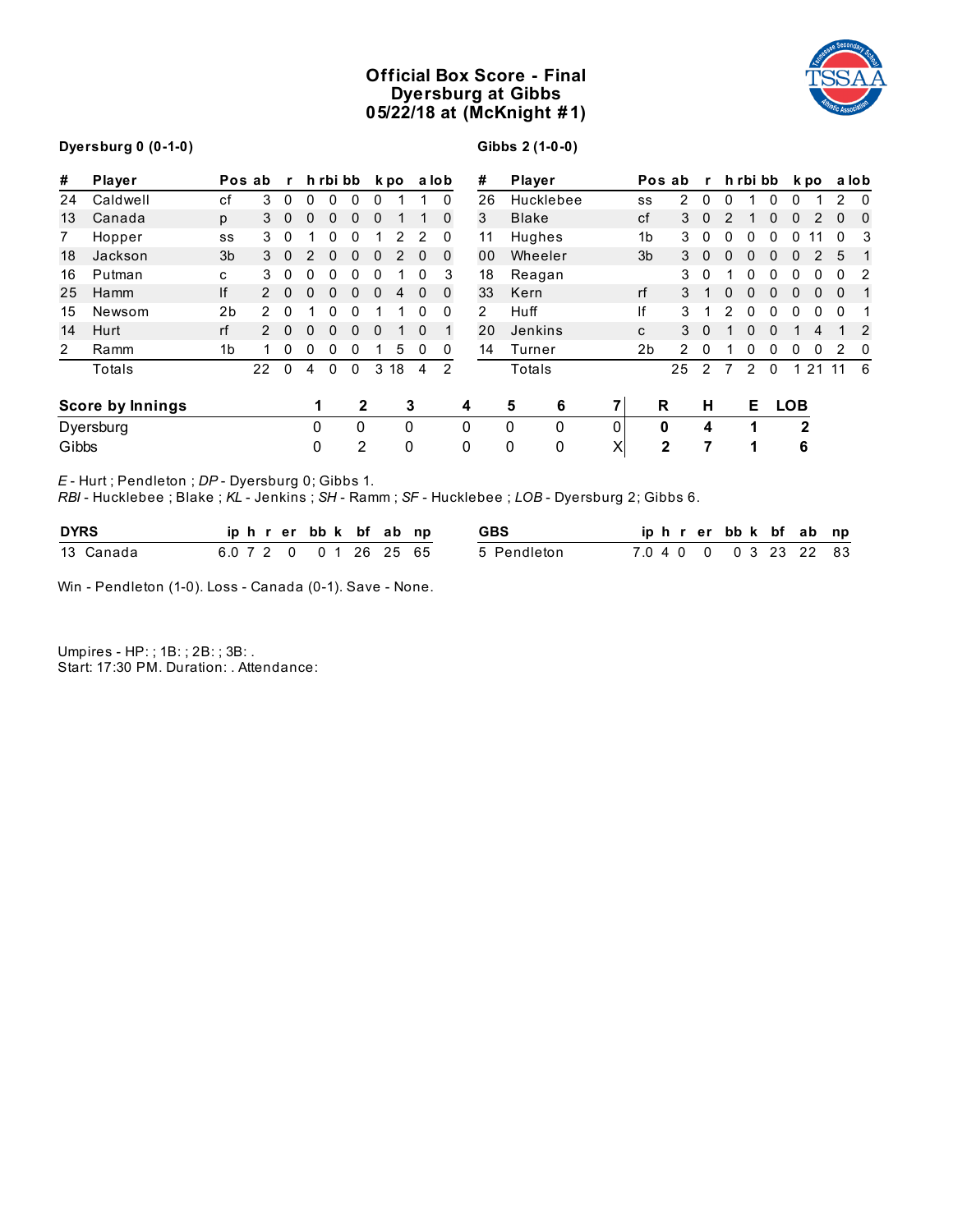## **Scoring Innings - Final Dyersburg at Gibbs 05/22/18 at (McKnight # 1)**



| <b>Score by Innings</b> |  |  | 4 5 6 | $\overline{7}$ |             | R H E LOB                                       |
|-------------------------|--|--|-------|----------------|-------------|-------------------------------------------------|
| Dyersburg               |  |  |       | 0              | $0 \quad 4$ | $1 \quad 2$                                     |
| Gibbs                   |  |  |       |                |             | $X \begin{bmatrix} 2 & 7 & 1 & 6 \end{bmatrix}$ |

#### **Dyersburg st art ers:**

24/CF/Mackenz ie Caldwell; 13/P/Katlyn Canada; 7/SS/Shelby Hopper; 18/3B/Hannah Jackson; 16/C/Sarah Putman; 25/LF/Raegan Hamm; 15/2B/Mari-Hanna Newsom; 14/RF/Alex Hurt; 2/1B/Katie Ramm;

#### **Gibbs st art ers:**

26/SS/Sierra Hucklebee; 3/CF/Shelby Blake; 11/1B/Macey Hughes; 00/3B/Olivia Wheeler; 18//Bailey Reagan; 33/RF/Kayley Kern; 2/LF/Josie Huff; 20/C/Dacey Jenkins; 14/2B/Megan Turner;

Bottom of 2nd - GBS batting Kern hits a fly ball and reaches on an error by right fielder Hurt Kern advances to 2nd on the same error Huff singles on a ground ball to third baseman Jackson Jenkins pops out to pitcher Canada Turner singles on a bunt to pitcher Canada Hucklebee out on sacrifice fly to center fielder Caldwell. Kern scores Turner steals 2nd Blake singles on a ground ball to shortstop Hopper. Huff scores Blake steals 2nd Hughes flies out to left fielder Hamm 2 R, 3 H, 1 E, 2 LOB.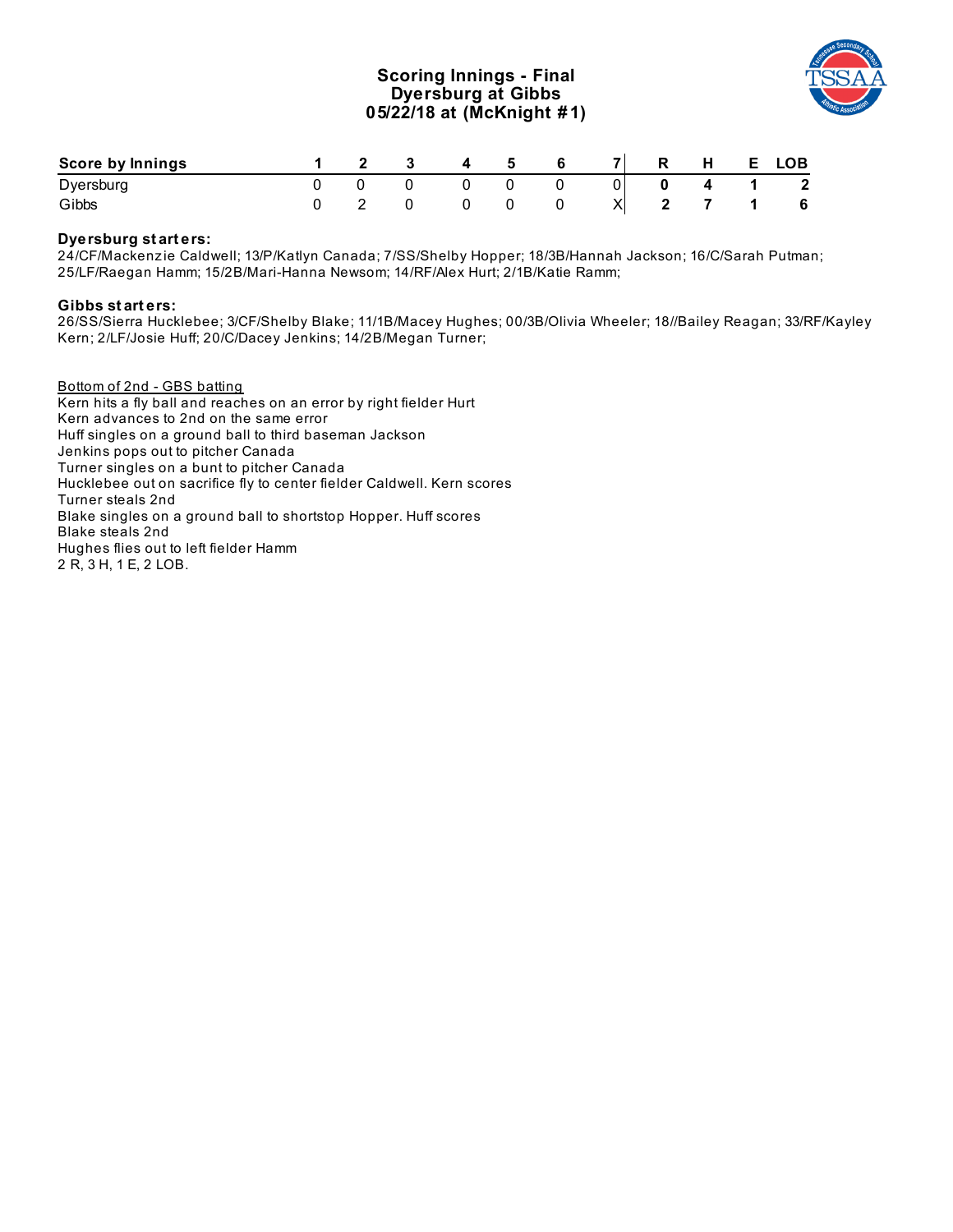# **Play By Play (Full) - FinalDyersburg at Gibbs 05/22/18 at (McKnight # 1)**



| Score by Innings |  |  |  | $\overline{7}$ | R | . . | E. | LOB.         |
|------------------|--|--|--|----------------|---|-----|----|--------------|
| Dyersburg        |  |  |  | 01             |   |     |    | $\mathbf{2}$ |
| Gibbs            |  |  |  | ⌒              |   |     |    | 6            |

### **Dyersburg st art ers:**

24/CF/Mackenz ie Caldwell; 13/P/Katlyn Canada; 7/SS/Shelby Hopper; 18/3B/Hannah Jackson; 16/C/Sarah Putman; 25/LF/Raegan Hamm; 15/2B/Mari-Hanna Newsom; 14/RF/Alex Hurt; 2/1B/Katie Ramm;

#### **Gibbs st art ers:**

26/SS/Sierra Hucklebee; 3/CF/Shelby Blake; 11/1B/Macey Hughes; 00/3B/Olivia Wheeler; 18//Bailey Reagan; 33/RF/Kayley Kern; 2/LF/Josie Huff; 20/C/Dacey Jenkins; 14/2B/Megan Turner;

| 1st Inning                                                             |                    |                |                |                |               |
|------------------------------------------------------------------------|--------------------|----------------|----------------|----------------|---------------|
| Top of 1st - DYRS batting                                              | <b>This Inning</b> | R H            |                | Е              | <b>L</b>      |
| Caldwell grounds out, third baseman Wheeler to first baseman Hughes    | <b>DYRS</b>        | $\overline{0}$ | $\overline{0}$ | $\overline{0}$ | ᠊ᢐ            |
| Canada grounds out, second baseman Turner to first baseman Hughes      | <b>GBS</b>         | $\Omega$       | $\mathbf{1}$   | $\mathbf{0}$   | 2             |
| Hopper strikes out swinging, Pendleton pitching                        |                    |                |                |                |               |
| Bottom of 1st - GBS batting                                            |                    |                |                |                |               |
| Hucklebee lines out to third baseman Jackson                           |                    |                |                |                |               |
| Blake singles on a line drive to left fielder Hamm                     |                    |                |                |                |               |
| Hughes grounds out to first baseman Ramm                               |                    |                |                |                |               |
| Wheeler grounds into fielder's choice to third baseman Jackson         |                    |                |                |                |               |
| Reagan lines out to shortstop Hopper                                   |                    |                |                |                |               |
|                                                                        |                    |                |                |                |               |
| 2nd Inning                                                             |                    |                |                |                |               |
| Top of 2nd - DYRS batting                                              | This Inning        |                | R H E          |                | <b>L</b>      |
| Jackson grounds out, second baseman Turner to first baseman Hughes     | <b>DYRS</b>        | $\overline{0}$ | $\frac{0}{3}$  | $\overline{0}$ | $\frac{0}{2}$ |
| Putman flies out to center fielder Blake                               | <b>GBS</b>         | $\mathfrak{p}$ |                | $\mathbf{1}$   |               |
| Hamm grounds out, third baseman Wheeler to first baseman Hughes        |                    |                |                |                |               |
| Bottom of 2nd - GBS batting                                            |                    |                |                |                |               |
| Kern hits a fly ball and reaches on an error by right fielder Hurt     |                    |                |                |                |               |
| Kern advances to 2nd on the same error                                 |                    |                |                |                |               |
| Huff singles on a ground ball to third baseman Jackson                 |                    |                |                |                |               |
| Jenkins pops out to pitcher Canada                                     |                    |                |                |                |               |
|                                                                        |                    |                |                |                |               |
| Turner singles on a bunt to pitcher Canada                             |                    |                |                |                |               |
| Hucklebee out on sacrifice fly to center fielder Caldwell. Kern scores |                    |                |                |                |               |
| Turner steals 2nd                                                      |                    |                |                |                |               |
| Blake singles on a ground ball to shortstop Hopper. Huff scores        |                    |                |                |                |               |
| Blake steals 2nd<br>Hughes flies out to left fielder Hamm              |                    |                |                |                |               |